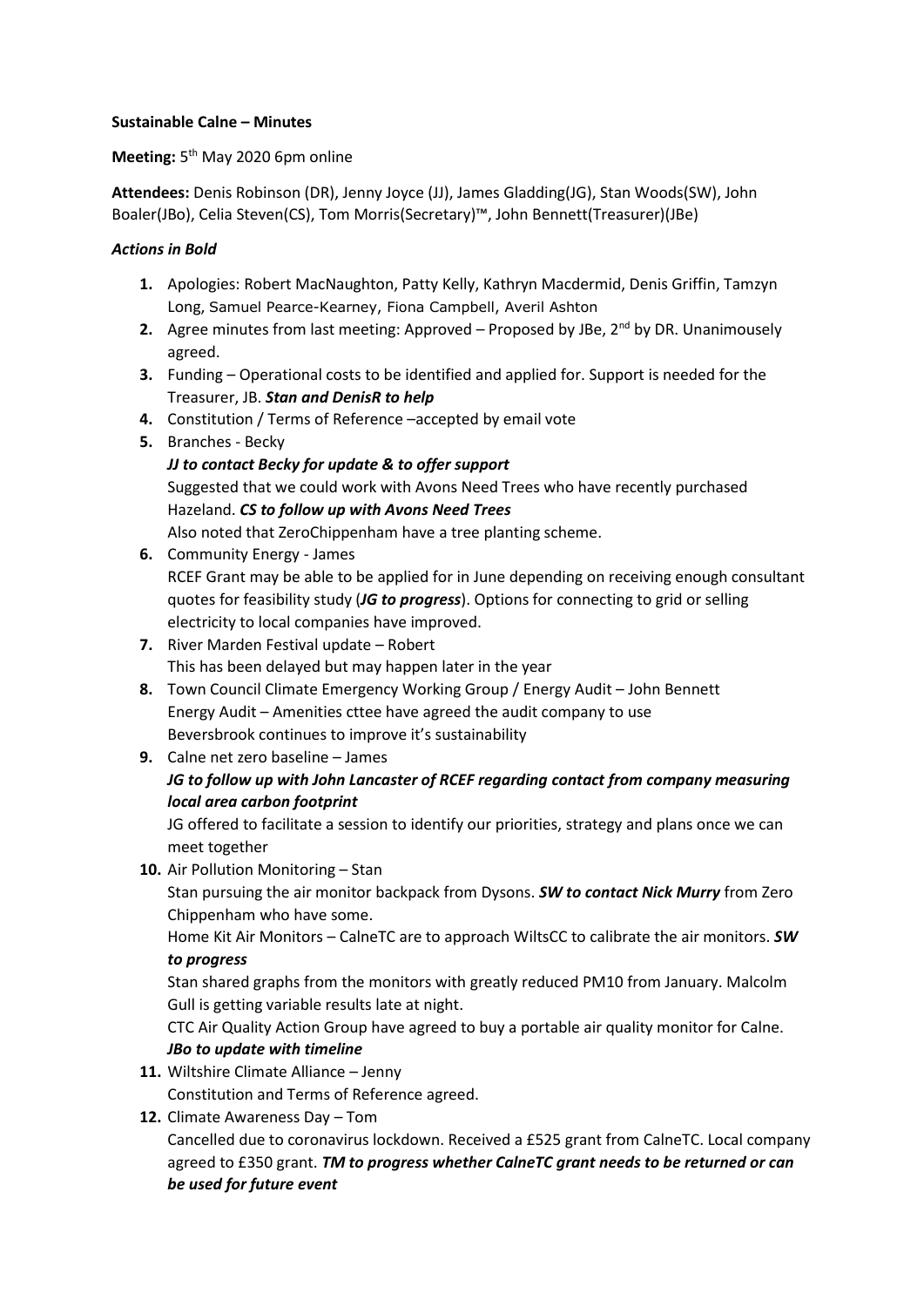- **13.** Gazette & Herald Article Jenny On hold due to coronavirus
- **14.** AOB

### *Bank name to be changed to Sustainable Calne – JJ*

Clear Pavements – Celia suggested we find a way to improve pavements and keep clear of hedges etc to encourage walking. It was suggested that the Wiltshire Council My Wiltshire app can be used. *TM to advise group of links to My Wiltshire to encourage use* [\(http://www.wiltshire.gov.uk/mywiltshire-online-reporting\)](http://www.wiltshire.gov.uk/mywiltshire-online-reporting)

15. Next Meeting was agreed to be on Tuesday 9<sup>th</sup> June 6pm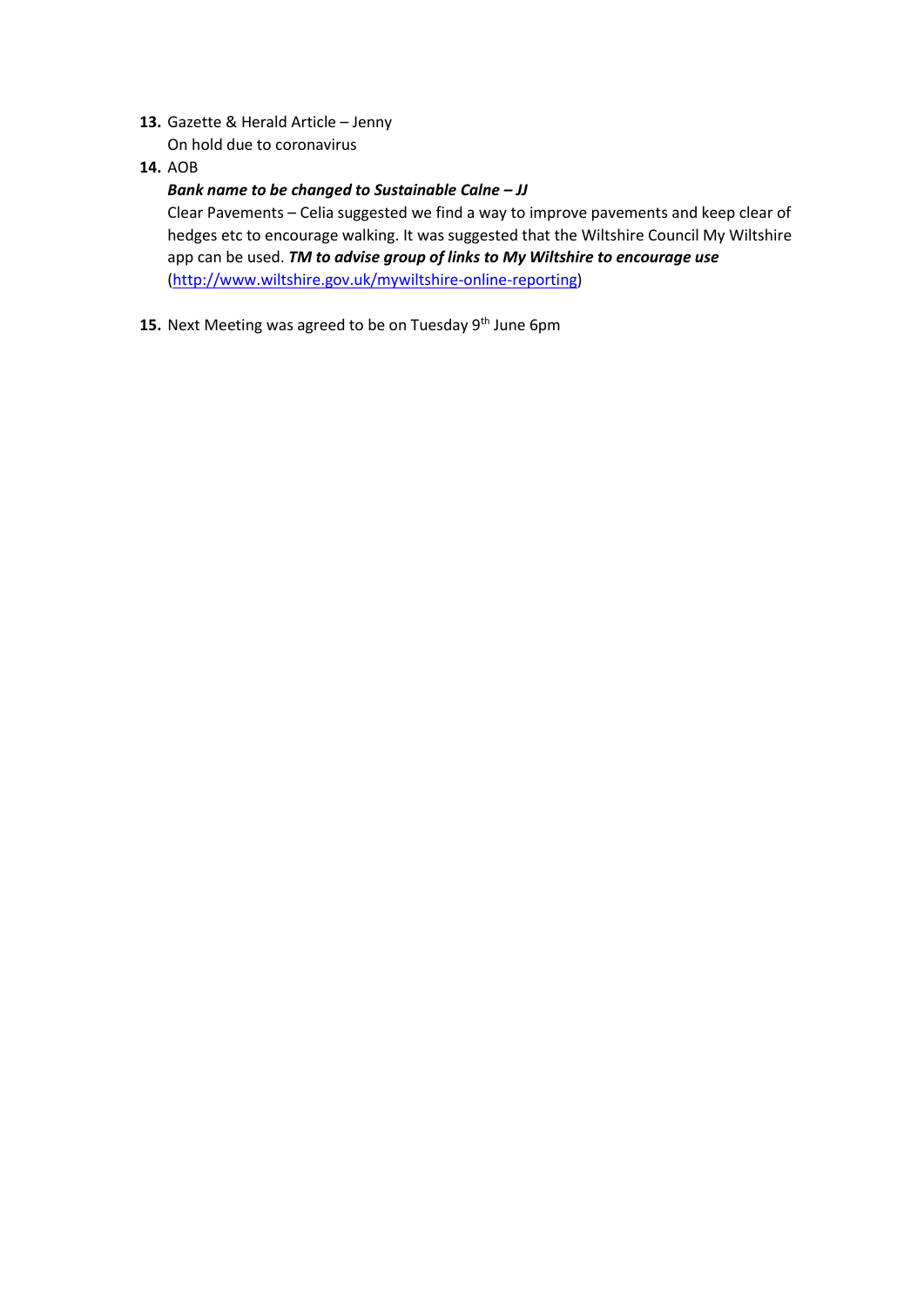- **16. Community Energy** Solar Panels, Solar Farm James
	- a. Solar Farm: CACC received a presentation on Solar Farms by Sophy Fearnley-Whittingstall. This is available on our new web-site <https://sustainablecalne.weebly.com/> Main issue is Grid Access in Calne which has a constrained capacity. James advised SSE will review options for extra access 7 companies identified to quote for feasibility study. James will chase them for response. Jessica (WWT) suggested Wessex Community Energy Network
	- b. Solar Panels for public buildings will be available via Zero Chippenham's project who are waiting to hear back. 14 potential public assets identified by James
	- c. Solar Panels for industrial roof space in Porte Marsh. James contacting Rob McGlennon, Managing Director of Deceuninck
	- d. Solar Panels for Residential Zero Chippenham scheme offers a 20% discount. Fiona suggested a stall on market day to publicise. Tom to ask Nick Murry for publicity information to discuss at next meeting (Note: Nick will attend on 12<sup>th</sup> March)
- **17. River Marden Festival 16th May** update Robert advised that the Chippenham new builds will impact the river. He is going to talk to Bremhill Parish Council Stalls will be in the Lower Town Hall. Fiona suggested stalls can also be at the Pocket Park
- **18. Calne Town Council Climate Emergency Working Group / Energy Audit** JohnBe Energy Audit to set benchmark, a desktop survey can be conducted for the whole of Calne Actions:
	- a. Building Services Boiler not serviced for 13 years has now been serviced
	- b. Beversbrook
		- i. Monitoring of meters will reduce fuel bill
		- ii. Replacing lights to use LED

Avon Needs Trees can be used to offset carbon footprint

**19. Zero Baseline Calne –** James advised that it is difficult to translate ratios of emissions from Wilts to Calne.

Reducing transport emissions: there are two main area of high pollution. Stan suggested we record lorries that are using the give and go section in town centre. David suggested direct action to raise awareness

## **20. Air Pollution/Traffic Congestion** – Stan

- new kits for monitoring particulates ordered
- Dyson Breathe London Backpacks identified children in cars and buses ingested more than walkers/scooters
- Stan is asking for a mini project in Calne. Jenny (WWT) advised Nick Murry has the Dyson monitors and Patty suggested that children from Kingsbury Green Academy could be included

## **21. Electric Vehicle EV Charging Points in Calne**

- Various options being reviewed including Beversbrook
- Tesco reviewing options
- Suggestion to look at car pool schemes with join ownership of cars
- **22. Gazette Column -** Jenny has sent examples and is waiting to hear back
- **23. Wiltshire Climate Alliance** Jenny reported that there will be a March and Lobbying WCC event on Tue 25<sup>th</sup> Feb to coincide with the council's budget vote. Tom to provide home-made banner